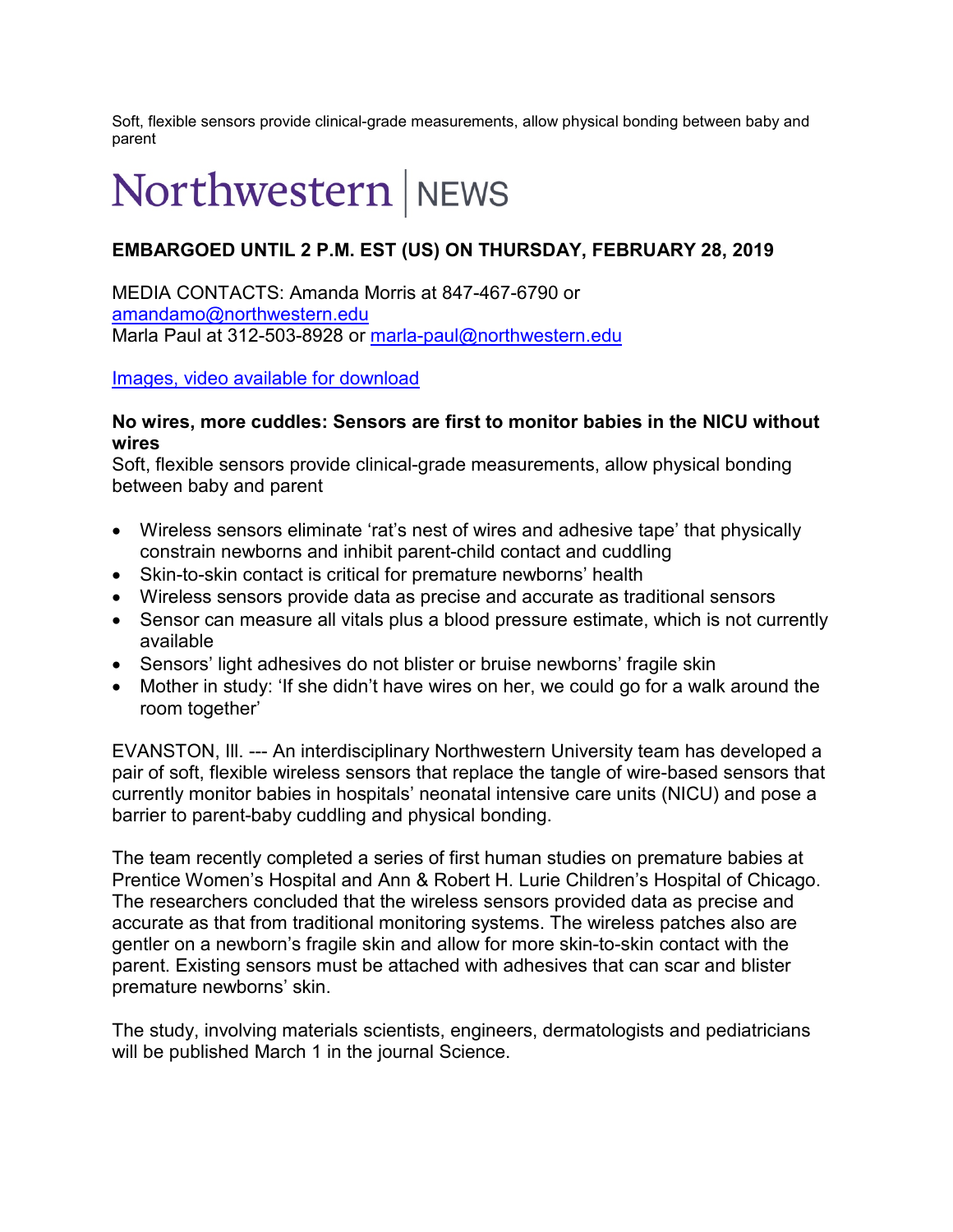The study includes initial data from more than 20 babies who wore the wireless sensors alongside traditional monitoring systems, so Northwestern researchers could do a sideby-side, quantitative comparison. Since then, the team has conducted successful tests with more than 70 babies in the NICU.

"We wanted to eliminate the rat's nest of wires and aggressive adhesives associated with existing hardware systems and replace them with something safer, more patientcentric and more compatible with parent-child interaction," said [John A. Rogers,](https://www.mccormick.northwestern.edu/research-faculty/directory/profiles/rogers-john.html) a bioelectronics pioneer, who led the technology development. "We were able to reproduce all of the functionality that current wire-based sensors provide with clinical-grade precision. Our wireless, battery-free, skin-like devices give up nothing in terms of range of measurement, accuracy and precision — and they even provide advanced measurements that are clinically important but not commonly collected."

Rogers is the Louis Simpson and Kimberly Querrey Professor of Materials Science and Engineering and Biomedical Engineering in the [McCormick School of Engineering](https://www.mccormick.northwestern.edu/) and a professor of neurological surgery in the [Feinberg School of Medicine.](https://www.feinberg.northwestern.edu/) He co-led the research with Dr. [Amy Paller,](https://www.feinberg.northwestern.edu/faculty-profiles/az/profile.html?xid=16616) dermatology department chair, Walter J. Hamlin Professor of Dermatology and professor of pediatrics at Feinberg, and Dr. [Shuai \(Steve\) Xu,](https://www.feinberg.northwestern.edu/faculty-profiles/az/profile.html?xid=39481) an instructor of dermatology at Feinberg and a Northwestern Medicine dermatologist.

## **Cutting the cords**

The mass of wires that surround newborns in the NICU are often bigger than the babies themselves. Typically, five or six wires connect electrodes on each baby to monitors for breathing, blood pressure, blood oxygen, heartbeat and more. Although these wires ensure health and safety, they constrain the baby's movements and pose a major barrier to physical bonding during a critical period of development.

"We know that skin-to-skin contact is so important for newborns — especially those who are sick or premature," said Paller, a pediatric dermatologist at Lurie Children's. "It's been shown to decrease the risk of pulmonary complications, liver issues and infections. Yet, when you have wires everywhere and the baby is tethered to a bed, it's really hard to make skin-to-skin contact."

#### **New mother frustrated by inability to hold her newborn**

New mother Taschana Taylor is familiar with that frustration. After an emergency Csection, Taylor's daughter Grace was rushed to the NICU, where she remained for three weeks. Desperate to bond with their new baby, Taylor and her husband felt exhausted when navigating the wires to provide Grace with the most basic care. Grace is among the 70 babies who have participated in the side-by-side comparison study so far.

"Trying to feed her, change her, swaddle her, hold her and move around with her with the wires was difficult," Taylor said. "If she didn't have wires on her, we could go for a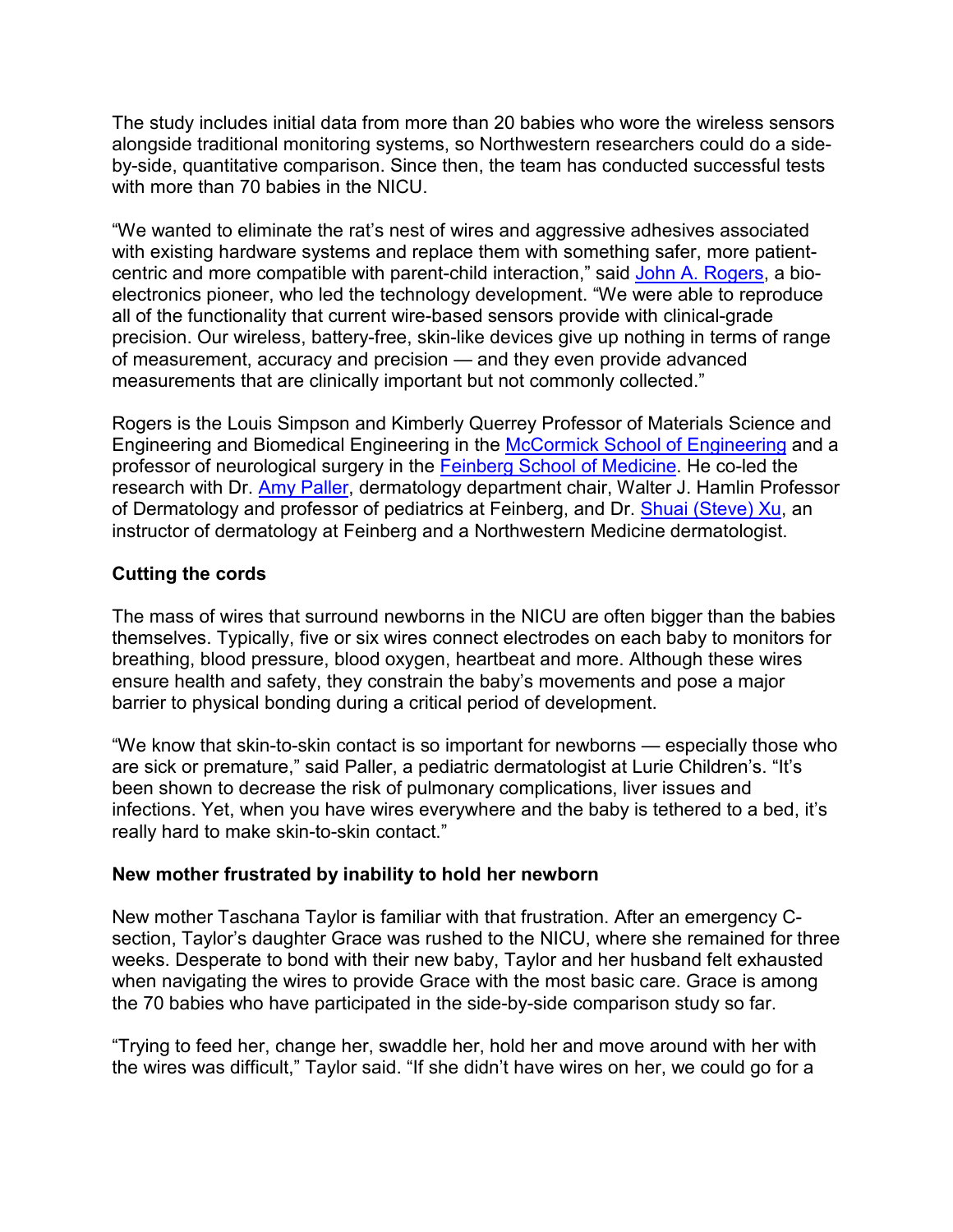walk around the room together. It would have made the entire experience more enjoyable."

### **Stressful and difficult to take baby out of crib**

"The gyrations that parents and nurses have to go through just to take the baby out of the crib are astounding," said co-author Dr. [Aaron Hamvas,](https://www.feinberg.northwestern.edu/faculty-profiles/az/profile.html?xid=29645) the Raymond and Hazel Speck Berry Professor of Neonatology at Feinberg and division head of neonatology at Lurie Children's.

"Wires are going up to the monitor, down to the baby, maybe going through holes in an incubator," Hamvas said. "Nurses and parents try to get the babies all bundled, so they don't accidentally pull anything off them or out of the wall. It's very, very cumbersome and stressful. If the baby were totally unencumbered, it would be tremendously more efficient and less prone to problems."

"Anybody who has had the experience of entering a NICU immediately notices how tiny the babies are, and how many wires and electrodes are attached to them," said coauthor Dr. [Debra Weese-Mayer,](https://www.feinberg.northwestern.edu/faculty-profiles/az/profile.html?xid=13884) the Beatrice Cummings Mayer Professor of Pediatric Autonomic Medicine at Feinberg and chief of Pediatric Autonomic Medicine at Lurie Children's. "The opportunity to go wireless has enormous potential for decreasing the burden for the nurses, for the babies and for the parents."

#### **Going beyond current possibilities**

The benefits of the Northwestern team's new technology reach beyond its lack of wires — measuring more than what's possible with today's clinical standards.

The dual wireless sensors monitor babies' vital signs — heart rate, respiration rate and body temperature — from opposite ends of the body. One sensor lays across the baby's chest or back, while the other sensor wraps around a foot. (The chest sensor measures 5 centimeters by 2.5 centimeters; the foot sensor is 2.5 centimeters by 2 centimeters. Each sensor weighs about the same as a raindrop.) This strategy allows physicians to gather an infant's core temperature as well as body temperature from a peripheral region.

"Differences in temperature between the foot and the chest have great clinical importance in determining blood flow and cardiac function," Rogers said. "That's something that's not commonly done today."

Physicians also can measure blood pressure by continuously tracking when the pulse leaves the heart and arrives at the foot. Currently, there is not a good way to collect a reliable blood pressure measurement. A blood pressure cuff can bruise or damage an infant's fragile skin. The other option is to insert a catheter into an artery, which is tricky because of the slight diameter of a premature newborn's blood vessels. It also introduces a risk of infection, clotting and even death.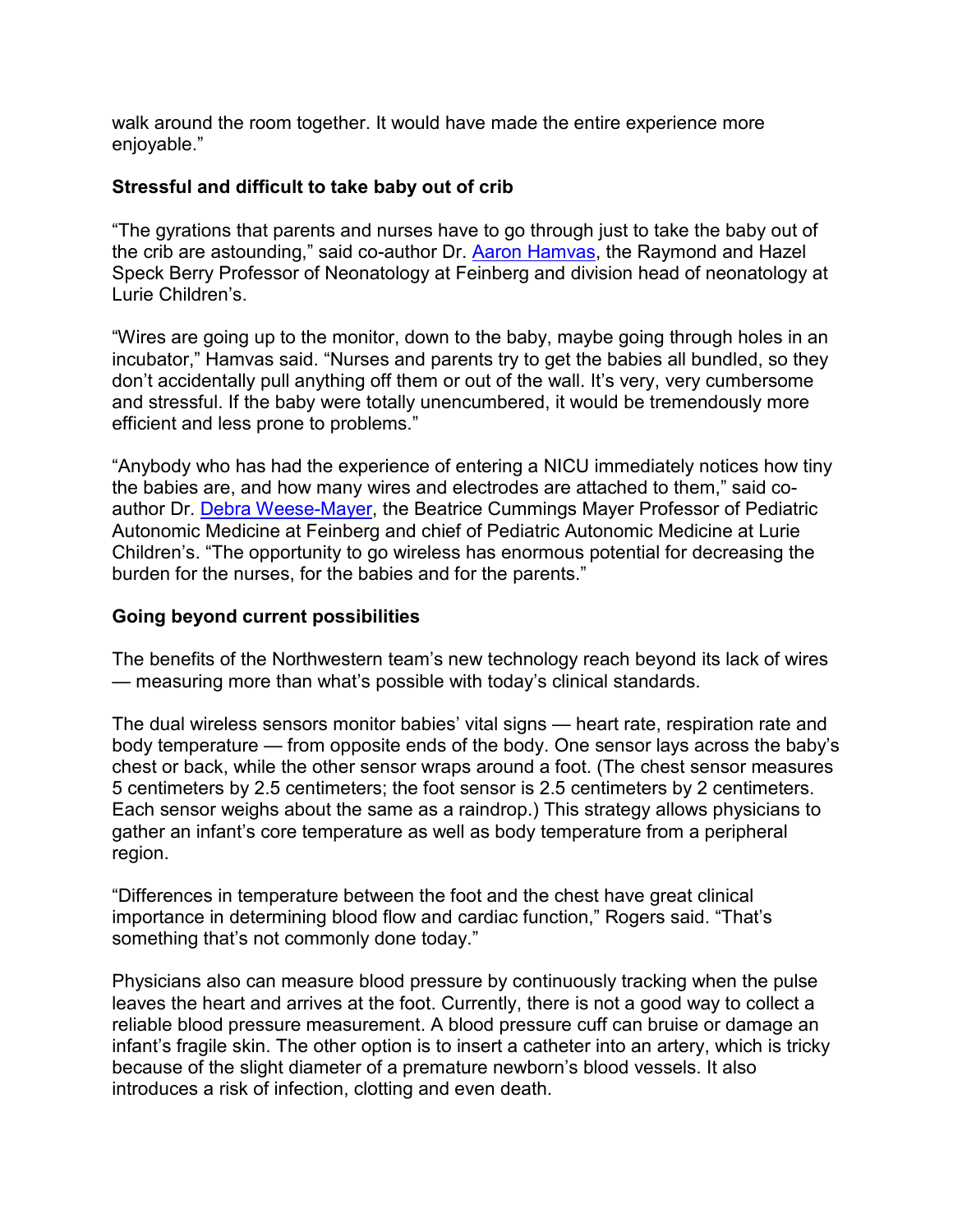"We are missing a great deal of information where there may be variations in blood pressure over the course of the day," Hamvas said. "These variations in blood pressure may have a significant impact on outcomes."

The device also could help fill in information gaps that exist during skin-to-skin contact. If physicians can continue to measure infants' vital signs while being held by their parents, they might learn more about just how critical this contact might be.

Transparent and compatible with imaging, the sensors also can be worn during X-rays, MRIs and CT scans. "Wires are not just a physical impediment to interacting with the baby but also disrupt imaging if left in place," Paller said. "The technology has been developed so you can do imaging with the sensors in place and continue monitoring the baby."

#### **Saving 'incredibly fragile' skin**

The blood pressure cuff isn't the only potentially damaging part of current technology. Many premature babies suffer skin injuries from the sticky tape that adheres the wires to the body. Tape can cause skin irritation, blisters and, ultimately, infections. In some cases, this damage can lead to lifelong scarring.

"Premature babies' skin is not fully developed, so it's incredibly fragile," Paller said. "In fact, the thickness of the skin in premature infants is about 40 percent reduced. The more premature you get, the more fragile the skin becomes. That means we have to be very careful."

The Northwestern team has studied 70 babies in the NICU thus far and found no sign of skin damage from the wireless sensors. The sensor's skin-saving secret lies in its lightweight nature, thin geometry and soft mechanics. The paper-thin device is made from bio-compatible, soft elastic silicone that embeds a collection of tiny electronic components connected with spring-like wires that move and flex with the body.

Rogers worked with longtime collaborator and stretchable electronics and theoretical mechanics expert [Yonggang Huang](https://www.mccormick.northwestern.edu/research-faculty/directory/profiles/huang-yonggang.html) to come up with an optimal design. Huang is a Walter P. Murphy Professor of Civil and Environmental Engineering and Mechanical Engineering and professor of materials science and engineering at Northwestern's McCormick School.

"If you look back to the 1960s, the basic approach to monitoring infants is essentially the same as it is today," Rogers said. "It's taped-on sensors, wires to external boxes of electronics. That's all that's ever been done.

"The strength of the adhesive required to keep our lightweight device on the skin is much lower than that of the kinds of adhesives needed to maintain an interface between